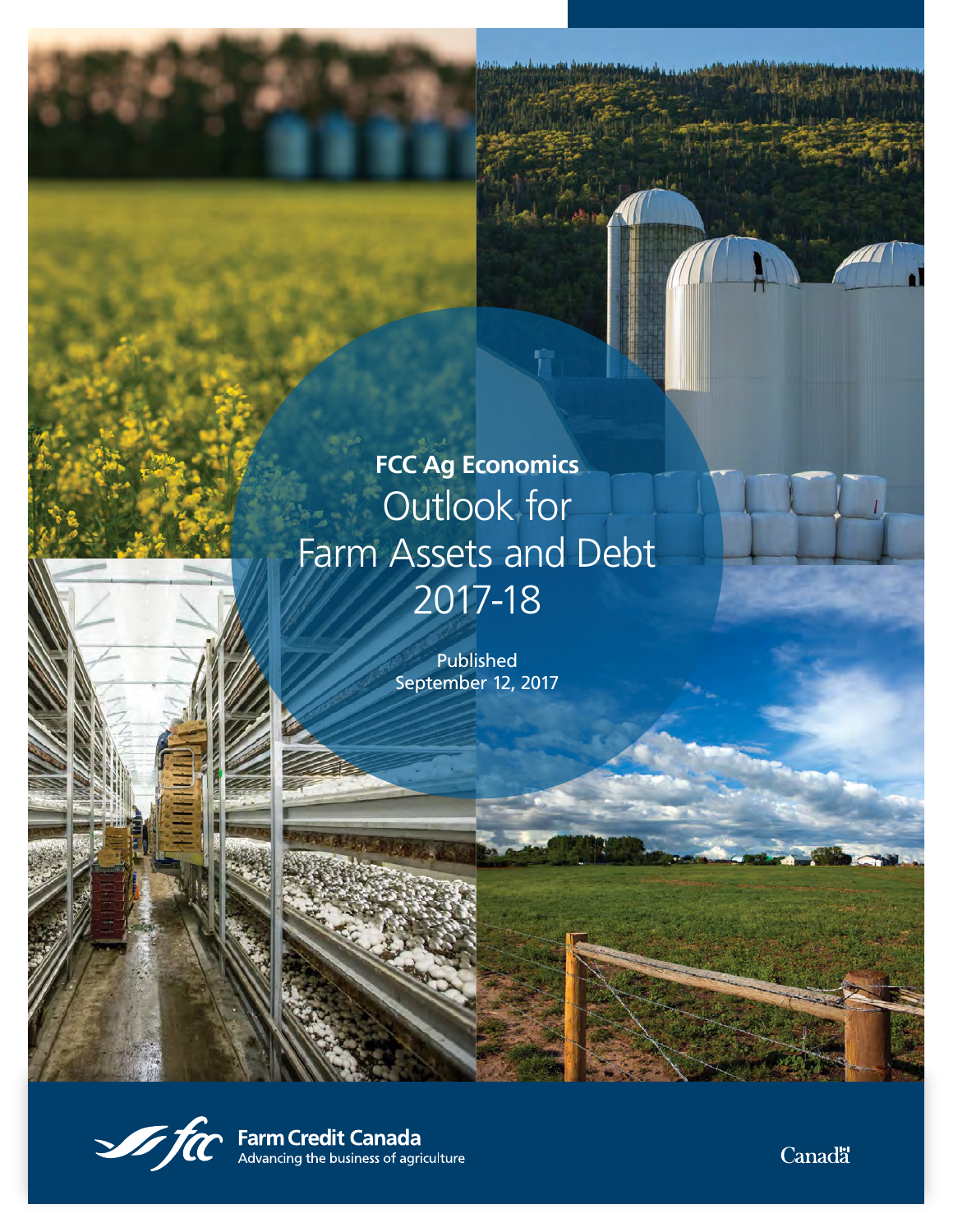# Introduction

Canadian agriculture is always evolving. The expansion of trade opportunities, consumers' changing food preferences and technological progress have made farm management more complex. One trend continues – agriculture remains capital-intensive. Given the growth of farm asset values and debt in recent years, financial management has never been more important.

This report looks at the balance sheet of Canadian agriculture and provides an overview of the financial strength of the industry. And it's timely, following the first interest rate increase by the Bank of Canada in seven years.

But the recent hikes aren't cause for alarm. Historically, interest rates are still extremely low. The hikes are rather a signal to look at financial planning and risk management more closely. Relative to overall outstanding debt, the value of farm assets in Canadian agriculture is strong. Farm cash receipts position the industry well to face potentially higher borrowing costs. We project farmland values will continue to climb, but at a slower pace, due to a softer rate of increase in farm cash receipts.

# Canadian agriculture remained financially healthy in 2016

Two important financial measures are used to assess the financial strength of an industry – liquidity and solvency:

# **1. Liquidity**

Liquidity reveals information about the health of the day-to-day operations. It measures how much capital is available to a business within the short term (usually one fiscal year). One indicator of liquidity is the **current ratio**.

This ratio compares current assets (cash, accounts receivable, inventory) to current liabilities (the amount for inventory, supplies or equipment purchased on credit and to be paid in the upcoming operating cycle). In other words, is the operation able to meet financial obligations without disrupting normal operations?

Current Ratio = Current Assets / Current Liabilities

#### Interpreting ratio numbers

1 to 1.5: This ratio indicates a farm is technically liquid, but it could be exposed to financial challenges if market conditions worsen.

1.5 to 3: This is generally considered a high current ratio. It shows there is enough room to cover the current liabilities while providing flexibility to face unexpected events.

3 or higher: This ratio means the business may not be using cash efficiently.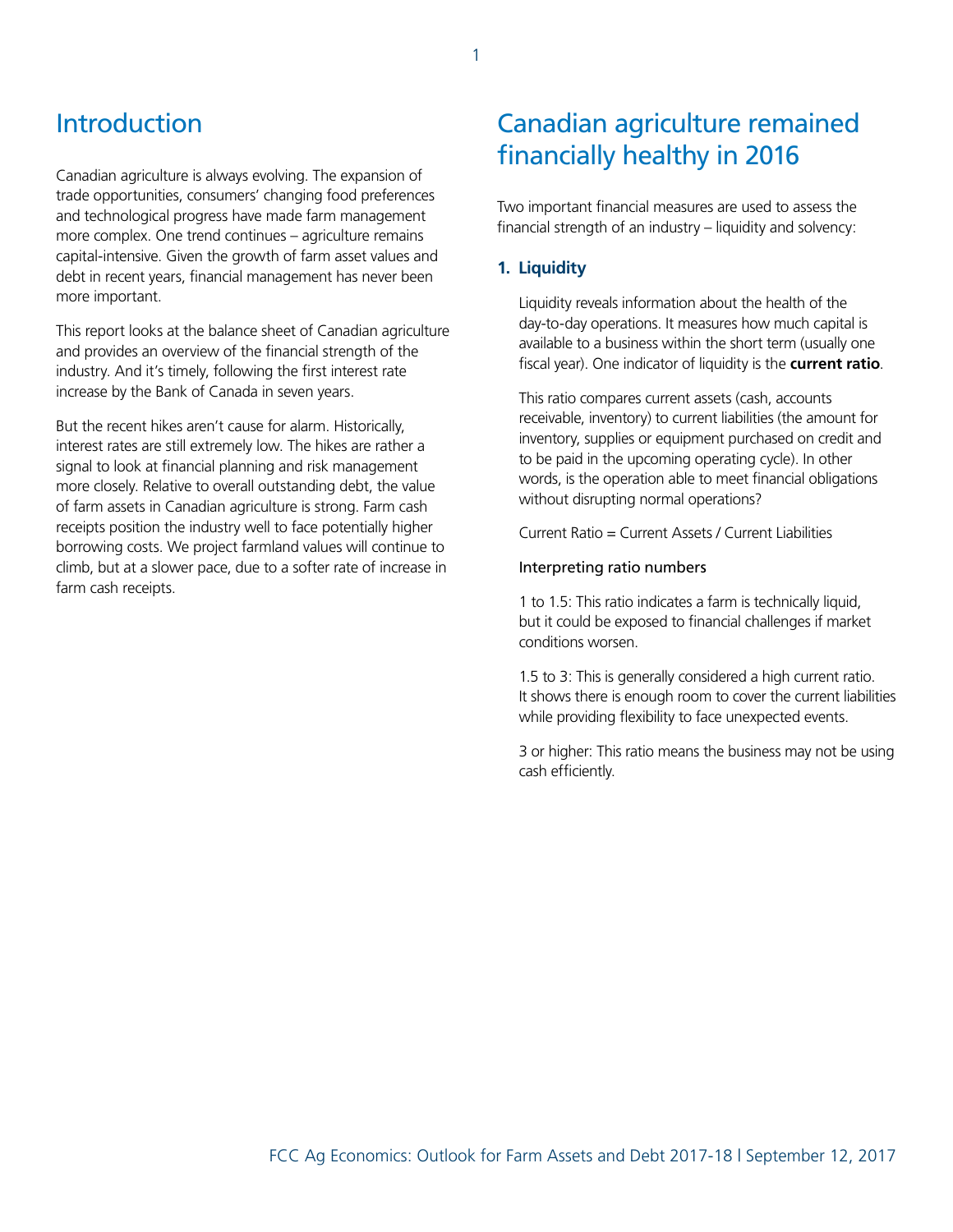#### Current ratio of Canadian agriculture

The overall current ratio of Canadian agriculture in 2016 was 2.30, which is on par with the 15-year average at 2.39. Saskatchewan, Alberta and Manitoba are the provinces with the highest current ratio (Figure 1).

The relative importance of the grains and oilseeds sector in these provinces partly explains this as opposed to other provinces where livestock receipts account for a greater share of overall farm cash receipts. For example, Saskatchewan alone holds 31.0% of the value of all Canadian agricultural inventory. Overall softening in commodity prices brought down the liquidity ratio in Atlantic provinces.

## **What does an industry ratio truly mean?**

The numbers we report come from publicly available data reported by Statistics Canada. StatsCan calculates financial ratios as either national or provincial averages. The ratios we use in this report don't reflect those of individual subsectors (e.g., dairy).

Because producers within different subsectors carry different levels of debt, the provincial and/or national level ratios will not reflect any one operation.

These financial ratios should not be used for benchmarking purposes. They provide relevant information about financial health when assessing their trend over time.



**Figure 1: Liquidity remains strong but slightly declined in 2016**

**Source: Statistics Canada (Balance Sheet of Agriculture)**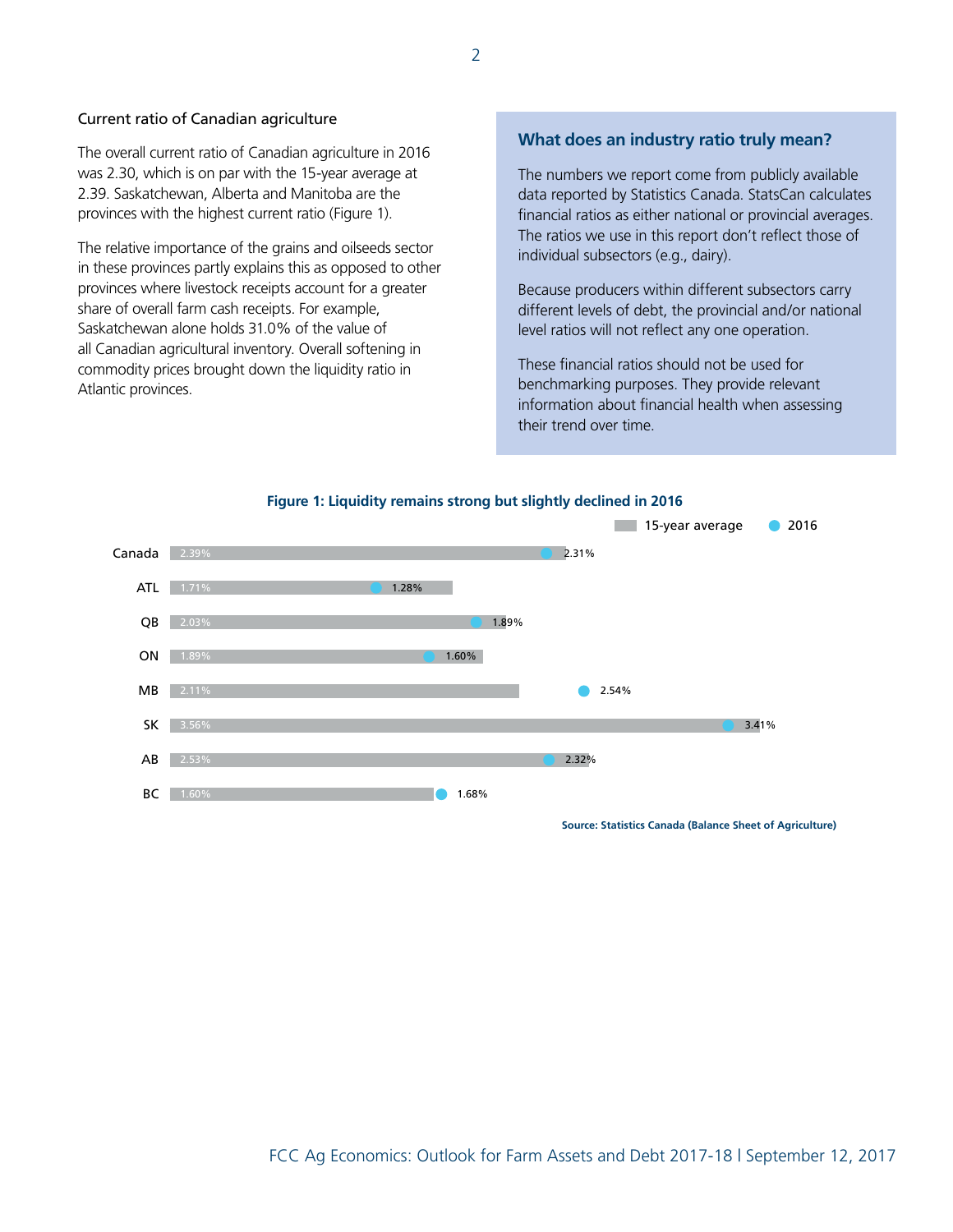# **2. Solvency**

Solvency is related to the ability to meet long-term debt obligations. One way to measure this is using the **debt-to-asset** ratio. This ratio indicates the proportion of assets financed with debt, rather than equity. It answers the question: "If all assets were turned into cash, would there be enough to cover all the existing debt?"

Debt-to-Asset Ratio = Total Debt / Total Assets

#### Interpreting ratio numbers

The more an operation funds assets with debt rather than equity, the greater its risk of being unable to pay back the amount it owes. This is important, especially in agriculture, as cash flows are subject to seasonal pressures and prices are prone to cyclical behaviour.

A low debt-to-asset ratio indicates flexibility. You're able to extend the terms of existing debt, as well as borrow more if the opportunity arises.

#### Debt-to-asset ratio of Canadian agriculture

Total liabilities in Canadian agriculture reached \$90.8 billion in 2016, a 7.5% increase over 2015. In comparison, total farm asset values reached \$591.1 billion, a 5.0% increase over 2015.

The 2016 debt-to-asset ratio in Canadian agriculture increased, something we had not seen since 2009. The solvency position of the industry is still good as the 2016 debt-to-asset ratio of 0.15 is still lower than the 15-year average of 0.17.

The ratio ranges from 0.13 to 0.39 across provinces (Figure 2), with the highest ratios in the Atlantic provinces and Quebec. Provinces that have high concentrations of crop farming possess the lowest debt-to-asset values, and those with higher concentration of supply managed industries show a higher level of assets financed by debt.

Atlantic provinces and British Columbia show higher debt-to-asset ratios for 2016 than their 15-year average. The provinces that hold a high percentage of land as total assets (British Columbia, Alberta, Saskatchewan, and Ontario) have seen the ratio decline in recent years.



#### **Figure 2: Financial leverage remains low in Central Canada and the Prairies**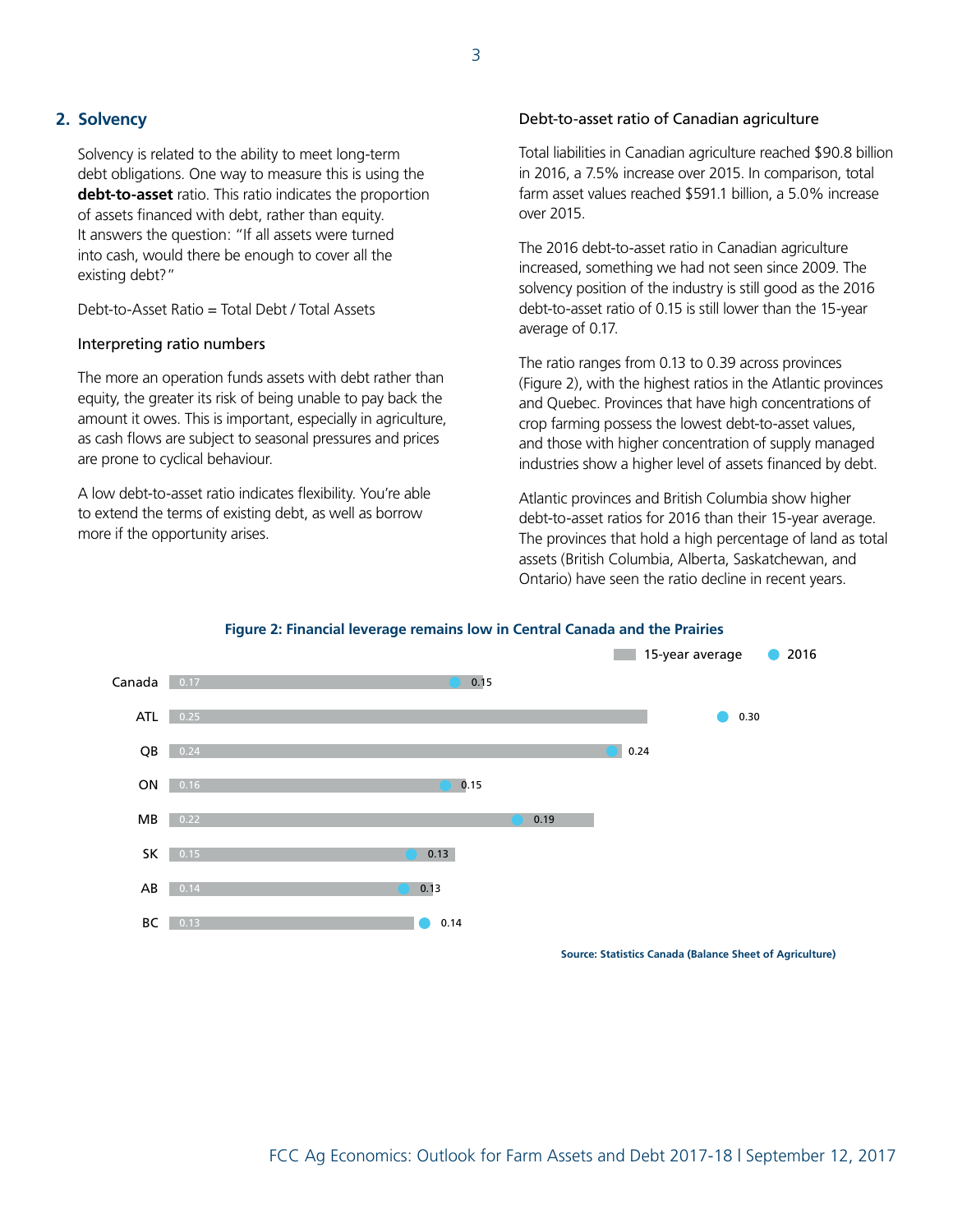# **Farm cash receipts not keeping up with farmland value appreciation**

Financial principles suggest that the value of an asset should be based on its income earning potential. The ratio of farmland values to farm cash receipts (land-to-revenue ratio) is a useful measure to evaluate how much an asset value drifts away from the revenue it generates.

Land-to-Revenue = Value of Farmland / Farm Cash Receipts

#### Interpreting ratio numbers

There's no ideal level for the land-to-revenue ratio. Large regional differences in crop mix and productivity can yield significant differences in the ratio across provinces. It's more appropriate to compare the ratio of a province over time, and not make comparisons across provinces.

#### Land-to-revenue ratio of Canadian agriculture

The 2016 land-to-revenue ratio is higher in each province than its 25-year average value. This suggests that land is expensive from a historical standpoint, but other factors must be considered. The downward trend in interest rates over the last many years is an important reason why the ratios everywhere are higher than their averages.

**Figure 3: Land has become more expensive compared to farm cash receipts**



**Source: Statistics Canada (Balance Sheet of Agriculture)**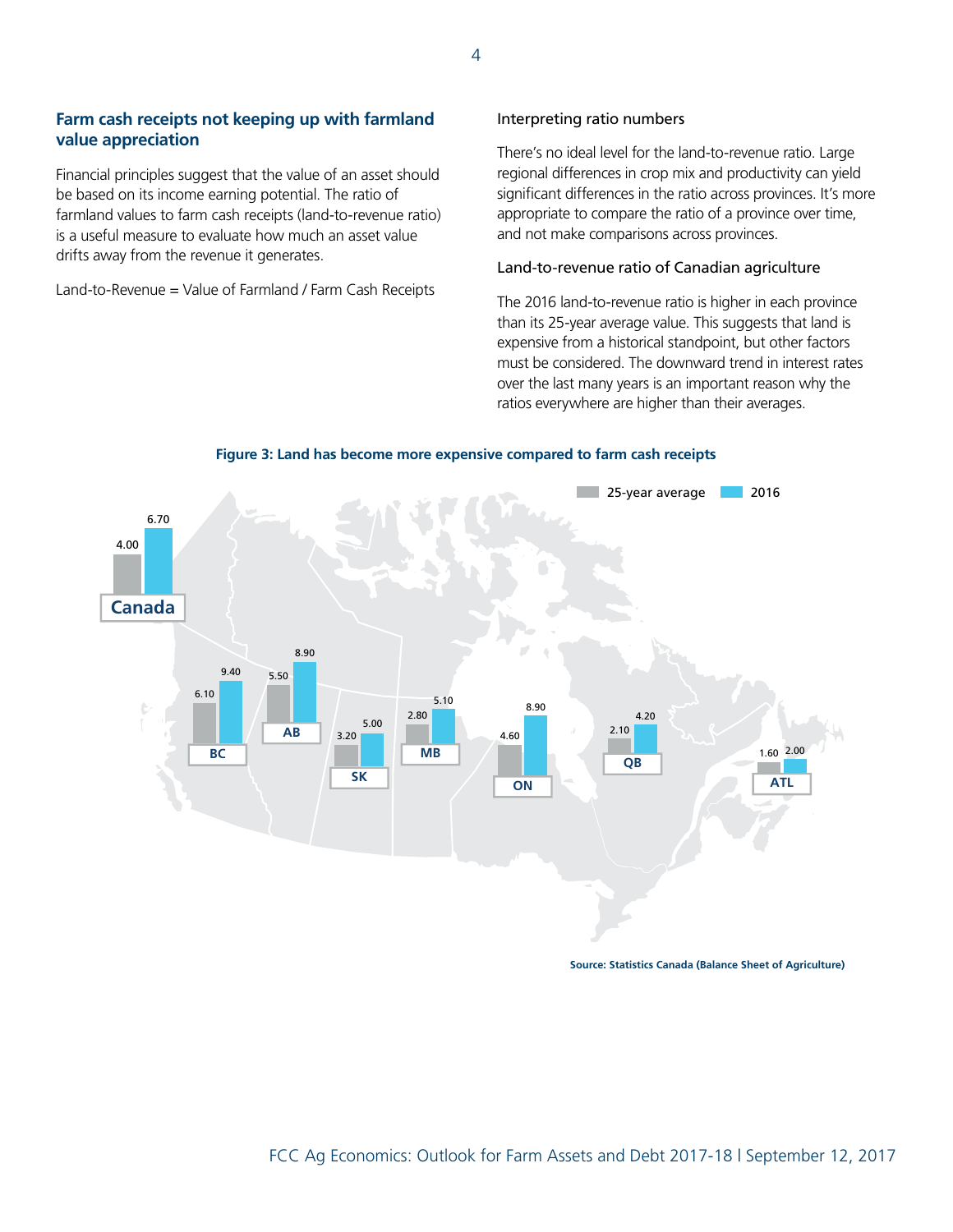# **Farmland values continue to grow relative to overall farm assets**

Over the past 23 years, farmland has gained value relative to the value of all farm assets (Figure 4). The proportion

of farmland as total assets declined from 1980-1994 and since has been increasing.



#### **Figure 4: Farmland makes up almost 70% of total farm assets**

*Footnote: Statistics Canada includes the value of all leased equipment and land in the valuation of assets.*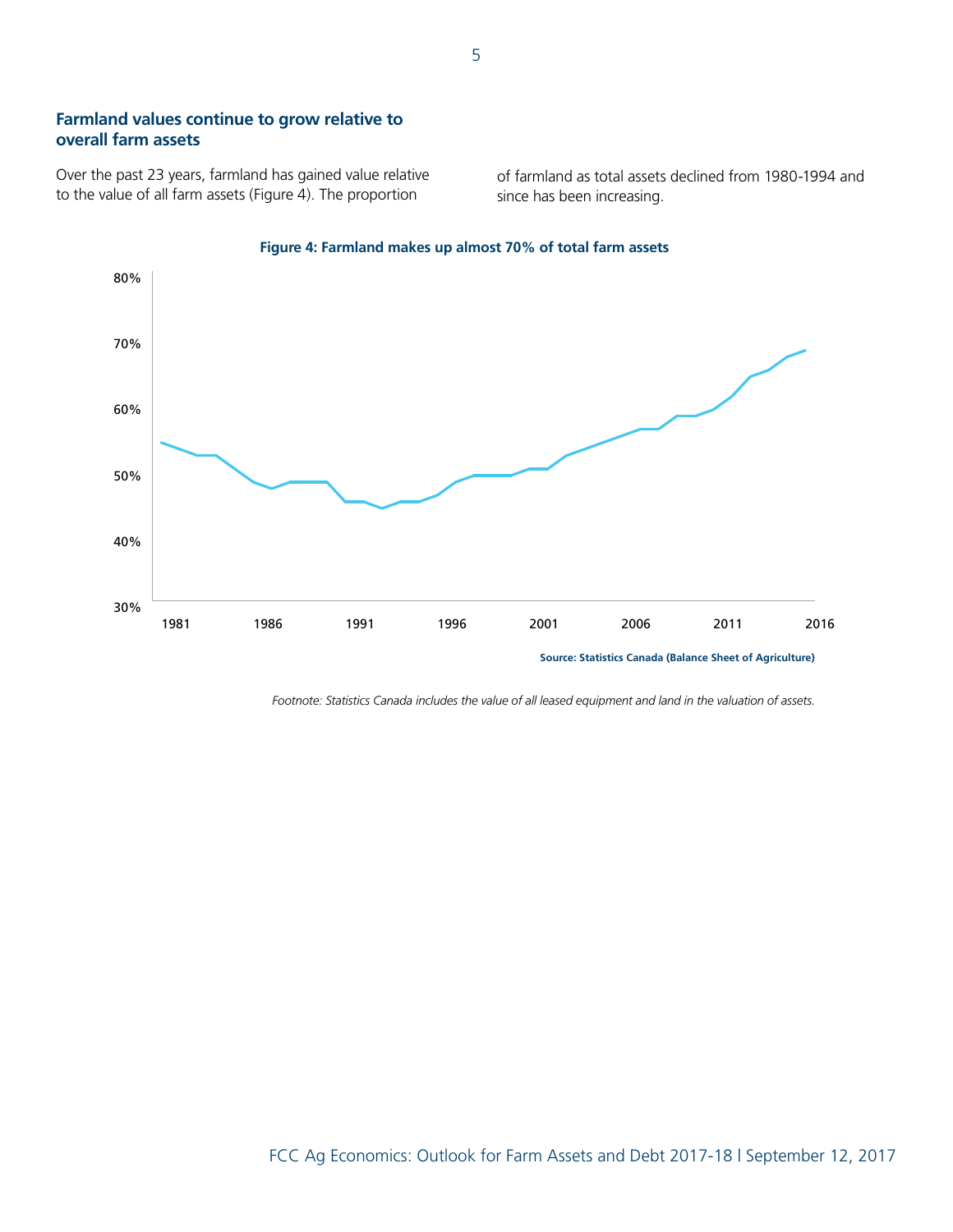# **Farmland values highly correlated with farm debt**

Between 2011 and 2016, the value of farmland and buildings appreciated at an annual average pace of 10.9%, with a total appreciation of 50.1%. Farm debt outstanding appreciated on average by 7.0% per year with a total appreciation of 32.0% over the same period. These two variables are strongly connected and trend together.

The rate of increase in farmland values over the past few years was a result of two main drivers:

- 1. Strong farm cash receipts boosted farm income, signaling a strong demand for Canadian agricultural commodities and increased the demand for farmland.
- 2. Low interest rates led farm operations to expand to reduce per-unit production costs.

## **How interest rates affect mortgage payments**

Low interest rates allow producers to expand their operations and purchase more farmland.

Example: A \$100,000 mortgage amortized over 10 years with an interest rate of 5.8% (the 20-year average of the 5-year mortgage rate) has roughly the same monthly payments as a \$110,000 mortgage with the same terms and a rate of 3.7% (the 2016 average of 5-year mortgage rate). But remember – income is the main driver of repayment capacity. An operation must be able to meet debt obligations if interest rates increase.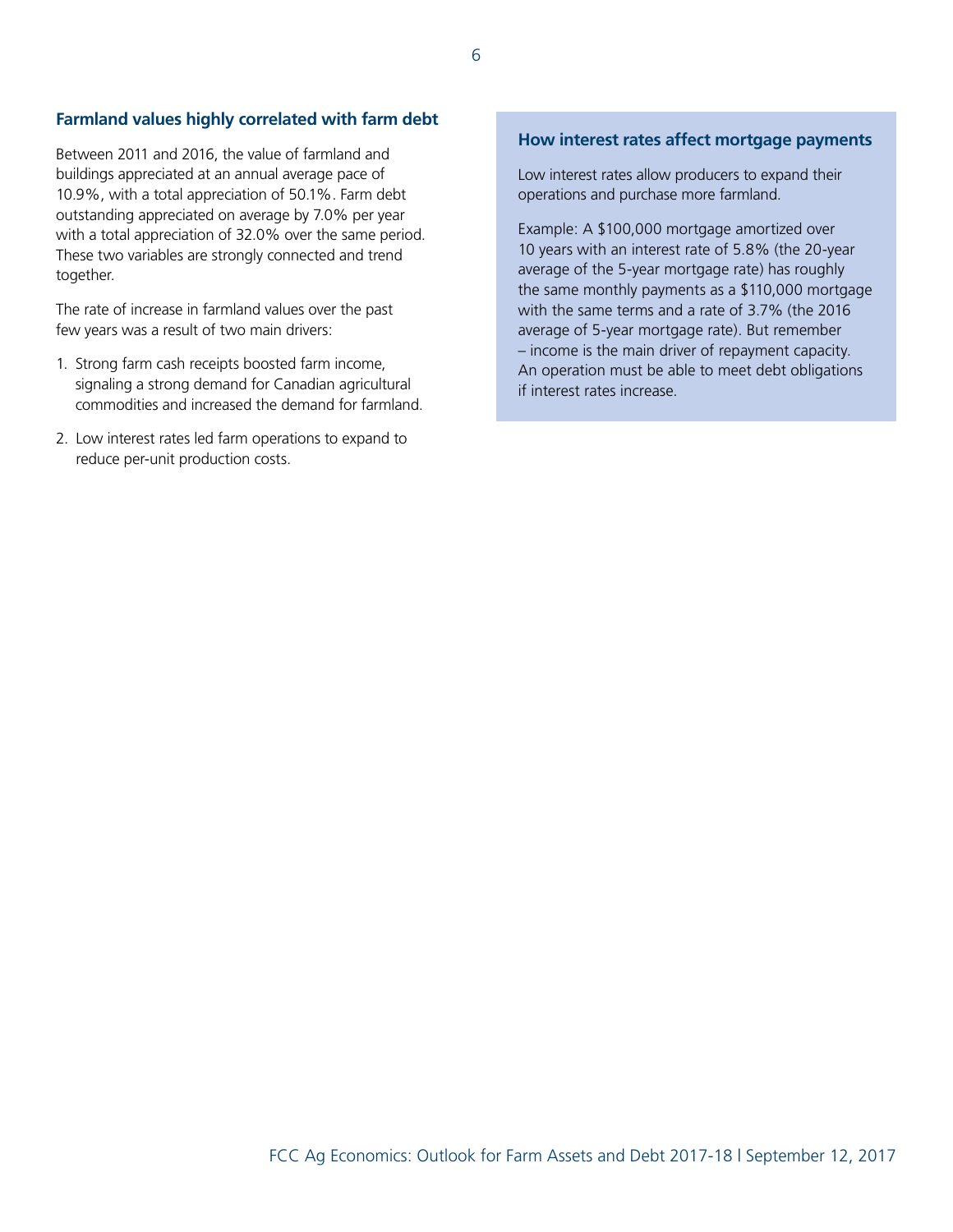The value of farmland and buildings is projected to continue appreciating, but at a slower pace: annual average increases of 4.0% in 2017 and 1.0% in 2018 (Figure 5). This declining rate of increase will mainly be the result of projected softer growth in farm cash receipts and higher borrowing costs.

Farm cash receipts are expected to grow 1.5% in 2017, followed by a 5.1% increase in 2018. Financial markets suggest that the five-year mortgage interest rate may increase from an average of 3.7% in 2016 to 4.3% in 2017 and 4.6% in 2018. As farmland and farm debt are strongly tied, total farm debt outstanding is also expected to have a lower rate of growth in 2017 and 2018.

# **Higher interest rates mean slowing appreciation in farmland values**

Farmland values are sensitive to interest rates. The baseline projections in Figure 5 assume the average five-year mortgage rate in 2017 will increase 0.6% (60 basis points), followed by an increase of 0.3% (30 basis points) in 2018.

What if upward pressures on interest rates are stronger than expected? It's estimated that an additional increase of 1.0% (100 basis points) above the baseline assumptions would slow down the appreciation in farmland values by 1.5%.



**Figure 5: Farm debt outstanding is projected to grow faster than farmland values in 2017, 2018**

**Source: Statistics Canada (Balance Sheet of Agriculture) and FCC calculations**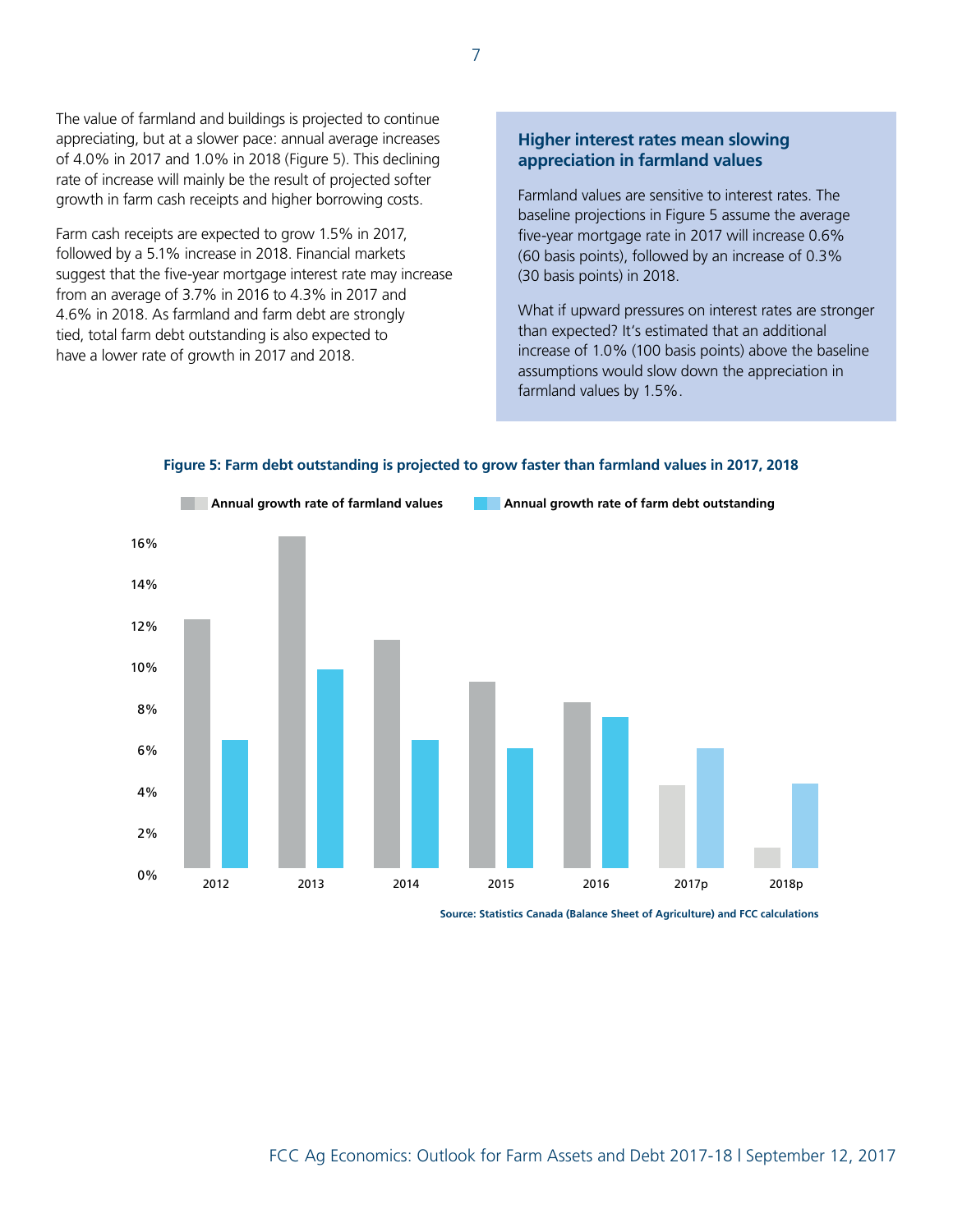# **Modest increase in interest rates gives opportunity to review financial strategies**

Canadian agriculture has thrived recently as evidenced by the \$19 billion increase in farm cash receipts over the last ten years. Is the likelihood of higher interest rates likely to change this situation? Definitely not. But producers should use the recent rate hikes by the Bank of Canada as a signal to evaluate various interest rate scenarios on their financial health.

One tool you can use is the **interest coverage ratio**. It's computed as earnings before interest, taxes and depreciation (EBITDA) divided by the interest expense:

Interest Coverage Ratio = EBITDA / Interest Expense

#### Interpreting ratio numbers

If the ratio is less than 1.5, it may be difficult to service existing debt using net operating income. The higher the ratio, the stronger the operation's health.

#### Interest coverage ratio of Canadian agriculture

Figure 6 illustrates the power of rising incomes relative to the pattern of interest rates and debt. Total farm debt has grown 144.0% over the last 15 years, while interest rates generally trended downward. Higher liabilities will push interest expenses up, but lower interest rates will bring interest expenses down.

Combining interest payments on existing debt and income yields an interesting picture: the average interest coverage ratio has climbed since 2008.

Even though borrowing costs may soon be climbing, Canadian agriculture is in a financially strong position to handle an increase in interest rates.



#### **Figure 6: Strong net cash income increased the coverage of interest expenses despite higher farm debt**

**Source: Statistics Canada (Balance Sheet of Agriculture)**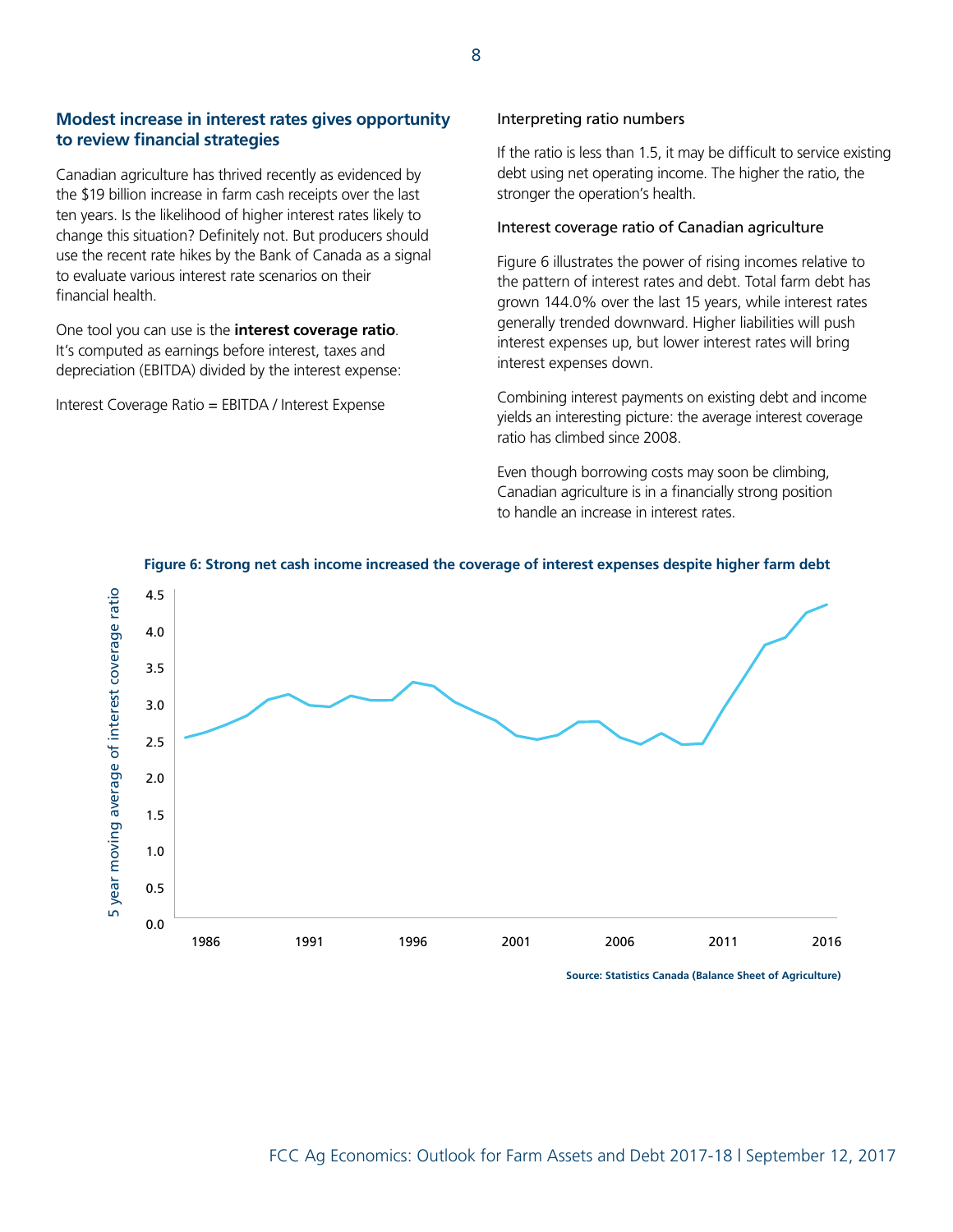## **Three important takeaways from our analysis**

- 1. Canadian agriculture remains in a strong financial position. The balance sheet of agriculture is healthy, but could face some challenges as farm income flattens and land appreciation slows.
- 2. FCC Ag Economics projects slowing rates of increases in farmland values and farm debt outstanding.
- 3. Higher borrowing costs are not likely to pressure a farm operation's capacity to repay debt if future increases are gradual, unless farm cash receipts weaken. Businesses should be flexible to amend business plans if the outlook for borrowing costs and/or profitability moves in a different direction.

Learn more about the economic events that could impact our industry and your bottom line. Our team of economists and researchers share their unique perspectives in the reports, videos, blogs and articles available on our website.

**[fcc.ca/AgEconomic](https://www.fcc-fac.ca/en/ag-knowledge/ag-economist.html)s**

**Follow the team on Twitter** 

[Martha Roberts @MJaneRoberts](https://twitter.com/MJaneRoberts) [Leigh Anderson @AndersonLeigh3](https://twitter.com/AndersonLeigh3)  [Craig Klemmer @CraigKlemmer](https://twitter.com/CraigKlemmer) [Amy Carduner @ACarduner](https://twitter.com/ACarduner)

[J.P. Gervais @jpgervais](https://twitter.com/jpgervais)